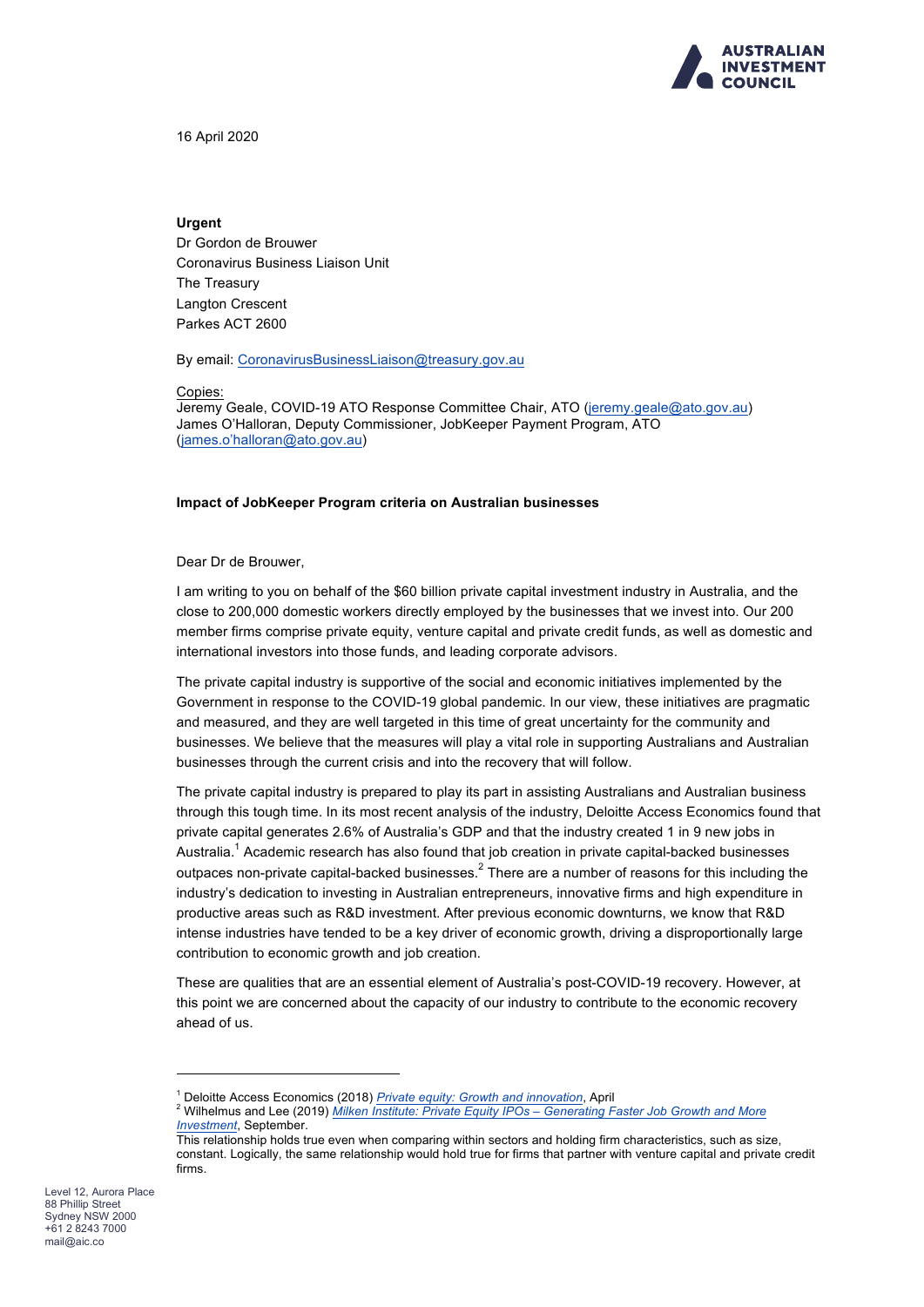Our specific concern is that the current design of the framework around the new JobKeeper Program will directly result in numerous businesses missing out on access to the program, in turn placing thousands of Australian jobs at-risk of being lost during this ongoing crisis.

## Hardship faced by Australian businesses seeking to protect jobs

Almost all of the Australian businesses supported through private capital investment are directly impacted by the COVID-19 pandemic, and they are experiencing significant declines in revenue. Those businesses collectively employ close to 200,000 Australian workers, who are spread across a wide range of industry sectors from retail, tourism and hospitality, through to services and education. For many of these businesses, the Government's recently introduced JobKeeper Program will ultimately mean the difference between remaining viable in a 'hibernation-type' mode, and potentially failing.

Compounding the already challenging economic conditions are the recent changes to the foreign investment framework which are likely to make it more difficult for private capital firms to raise and invest capital and, for some firms, increases regulatory costs due to now needing to seek FIRB approval due to the lower threshold. For some firms, particularly smaller firms, the increased costs, which can easily exceed \$30,000, and potential lengthy approval processes are material when considering the difficult and challenging financial and economic conditions that exist at the moment. In some cases, the investments may only be modest aggregate sums – for example, two million dollars. These costs, coupled with the uncertainty, have led to the postponement of some attempts to invest capital into businesses in financial distress in the current market.

The recently announced criteria for access to JobKeeper payments further exacerbates some of the challenges which exist right.

# Impact of the JobKeeper Program rules on private capital investee businesses

Given the operating environment described above, access to government assistance will in some cases be the difference between maintaining viability, and significant job losses. The private capital industry strongly supports the government's efforts through the JobKeeper Program to keep Australians in paid work or connected to their place of work. This new policy has a wide range of benefits including supporting the psychological wellbeing of working Australians and putting businesses in a stronger position to recover quickly when conditions improve.

The criteria for being able to access JobKeeper payments, as currently written, would see a large number of private capital-backed Australian businesses likely to miss out on assistance. This is simply due to their ownership or corporate structure. For the purposes of the rules, private capital-backed businesses held within one fund structure will need to be aggregated for the purposes of determining the decline in turnover levels. These businesses do not have joint or central functions to draw upon and, as discussed below, raising additional capital is not always possible or practical. Further detail on typical private capital investment structures is provided below.

There are two main areas of the JobKeeper criteria that impact Australian businesses backed by the private capital industry. These are:

**1) Aggregation** – there is a requirement for portfolio companies of the same fund to aggregate their revenues to determine if they are over or under the \$1 billion threshold. Such an aggregation can be required even where there is as little as a 40% ownership by the fund. Additionally, the global revenue of all of the non-Australian portfolio companies are used in determining aggregated revenues.

Individually these businesses are well below the \$1 billion threshold, with turnover easily less than \$100 million in some cases. Individually, some of these firms have experienced a drop of revenue between 30% and 50%. However, due to the aggregation requirement, they would not be eligible for JobKeeper payments under this new program. As discussed below, unlike multinational corporations, the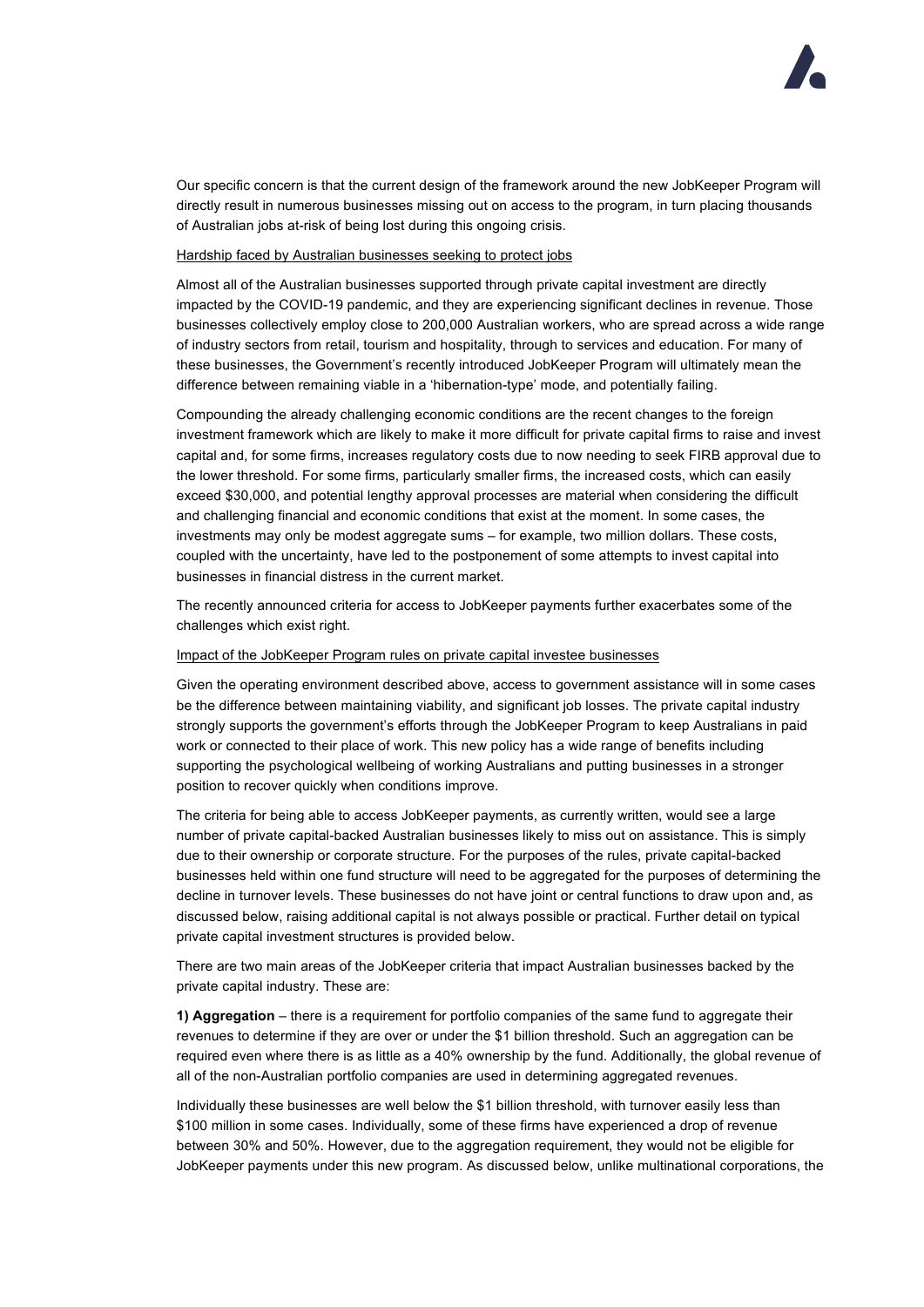capital from one portfolio company cannot be used to support another portfolio company (due to a divergence of lenders, minority/majority investors in each portfolio company). As such, the aggregation of revenues across portfolios, as well as globally, does not reflect the same environment and financial structures that exist within a multinational corporate group environment.

We therefore believe that the operation of the rules results in an anomalous outcome that disadvantages potentially hundreds of Australian businesses, and many thousands of Australian workers whose jobs will be put at-risk as a result.

It is worth pointing out also that in the United States, we understand that there have been determinations made to exclude the operation of normal 'affiliation' type rules in the context of private capital investments into portfolio companies for the purposes of determining eligibility for various government programs included in the US\$2.2 trillion stimulus package contained in the Coronavirus Aid, Relief, and Economic Security (CARES) Act**.**

**2) Employment Special Purpose Vehicles** (**SPV**) – SPVs, for example services trusts or employment companies, are sometimes used to 'house' employees within a corporate structure. There are a number of reasons for structures being used in this way, and it is widely accepted as a common corporate structure utilised in countless sectors across the national economy. For such companies, it will be impossible to meet the decline in revenue test as the test would be measured at the SPV level (that is the separate ABN) rather than the economic group or business as a whole. As a result, these employees may not be eligible for JobKeeper payments simply due to the corporate structure within which they are employed.

### The typical private capital structure

Put simply, the private capital industry looks for entrepreneurs and founders and businesses with high growth potential that it can support by providing long-term patient capital coupled with strategic support and mentoring.

In addition to funding, these businesses require a partner that has a longer term outlook to assist them through their next growth phase, which may be product development, product diversification or growth and expansion domestically and internationally.

To provide this, private capital firms raise funding from various sources, primarily including superannuation and pensions funds, sovereign wealth funds, family offices and other forms of institutional investors. These investors sometimes invest 'alongside' the private capital fund, that is they invest additional funding directly into the portfolio business.

A number of investee business are then held within a fund. Each business may have different investors. Each business also retains its individual management and operates independently to other businesses in the fund. Each business is also likely to have separate credit arrangement, such as with suppliers and external financing. Covenants in these arrangements rule out the transfer of funds/assets between portfolio companies. Businesses are typically sold separately with proceeds then returned to the fund's investees.

As such, unlike a 'typical' conglomerate structure, these is no centralised or shared functions. There is no common Board or common balance sheet.

Additionally, a limit is typically placed on the percentage of a fund's capital that can be invested into any individual businesses. These limits, and the variations of owners, can make it difficult or impossible to provide additional funding once limits are met.

These challenges are currently exacerbated due to changes to the foreign investment framework (discussed above) and challenges faced by superannuation funds – the recent sharp drop in equity